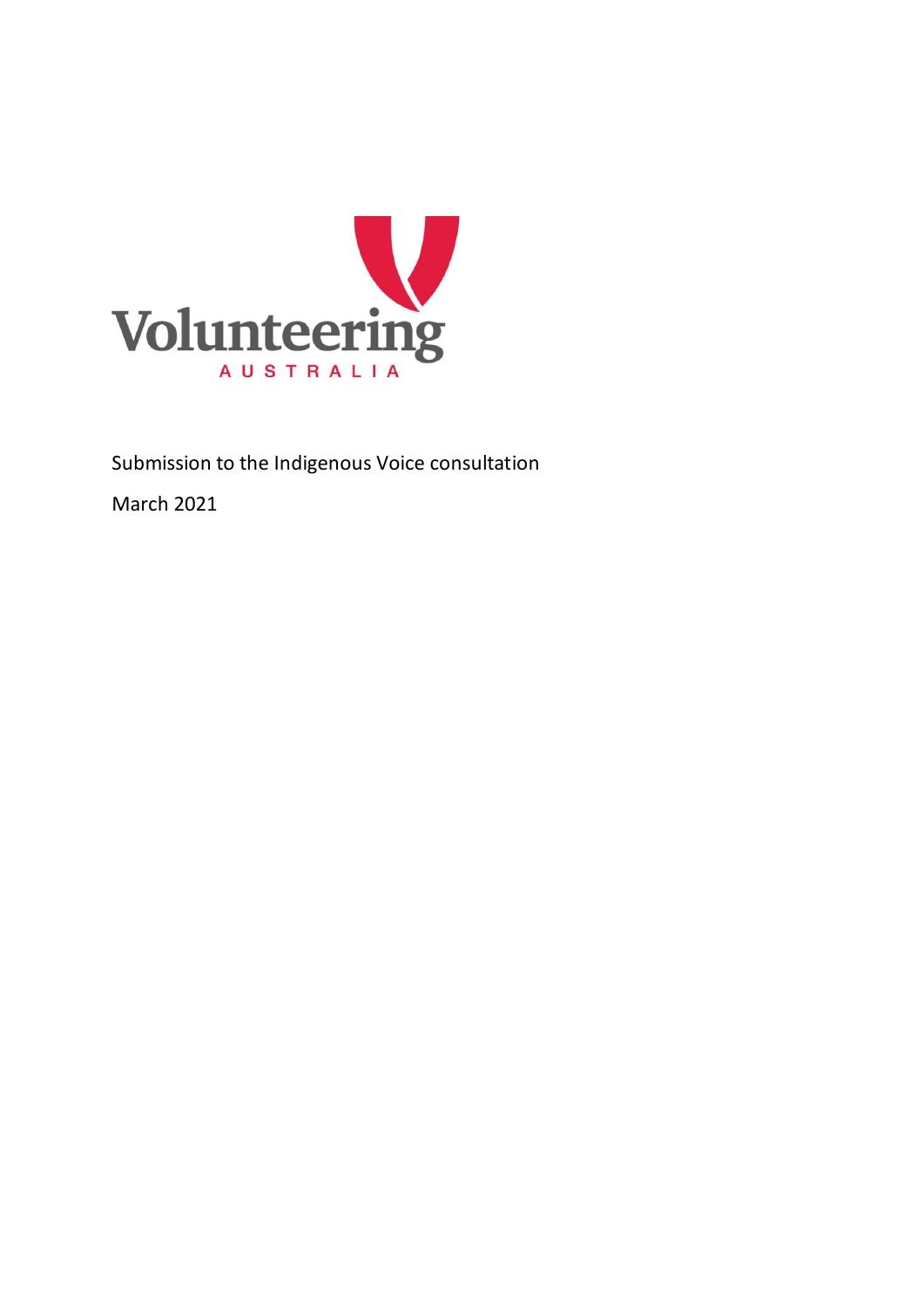

## Overview

Volunteering Australia and the State and Territory peak volunteering bodies share a common goal of volunteering being inclusive of all members of the Australian community. We are currently working with the Australian Government in the redesign of the Volunteer Management Activity which includes a focus on working with Aboriginal and Torres Strait Islander peoples to empower their further participation in volunteering in Australia.

We welcome the co-design process to develop an Indigenous Voice and support the advancement of measures that can raise the voices of First Nations people in public policy development and enactment, including in relation to volunteering policy and practice.

We highlight that the proposals need to be seen in the context of the Uluru Statement from the Heart which calls for a Voice enshrined in the Australian Constitution. The Australian Government needs to honour its election commitment to a referendum on constitutional recognition.

## Introduction

#### About the Indigenous Voice process

On 30 October 2019, the Minister for Indigenous Australians, the Hon Ken Wyatt AM MP, announced the start of the Indigenous Voice co-design process.

Stage one of the co-design process saw three Indigenous Voice co-design groups, comprising 52 members from around the country, work together to develop the detail of what an Indigenous Voice could look like and how it could work. Stage one is now complete, and the proposals were presented to the Australian Government in late-October 2020<sup>1</sup>.

Stage two is now underway. Individuals, communities and organisations are invited to provide feedback on how they think the proposals for Local and Regional Voices and a National Voice could work for them. This input is designed to help the Indigenous Voice co-design groups further develop and refine the proposals. Final recommendations will then be made to the Australian Government.

### About this submission

We welcome the opportunity to provide a submission to the consultation on the Indigenous Voice proposals.

This submission was drafted by Volunteering Australia in collaboration with the State and Territory peak volunteering bodies.

<sup>1</sup> Available here<https://voice.niaa.gov.au/resources>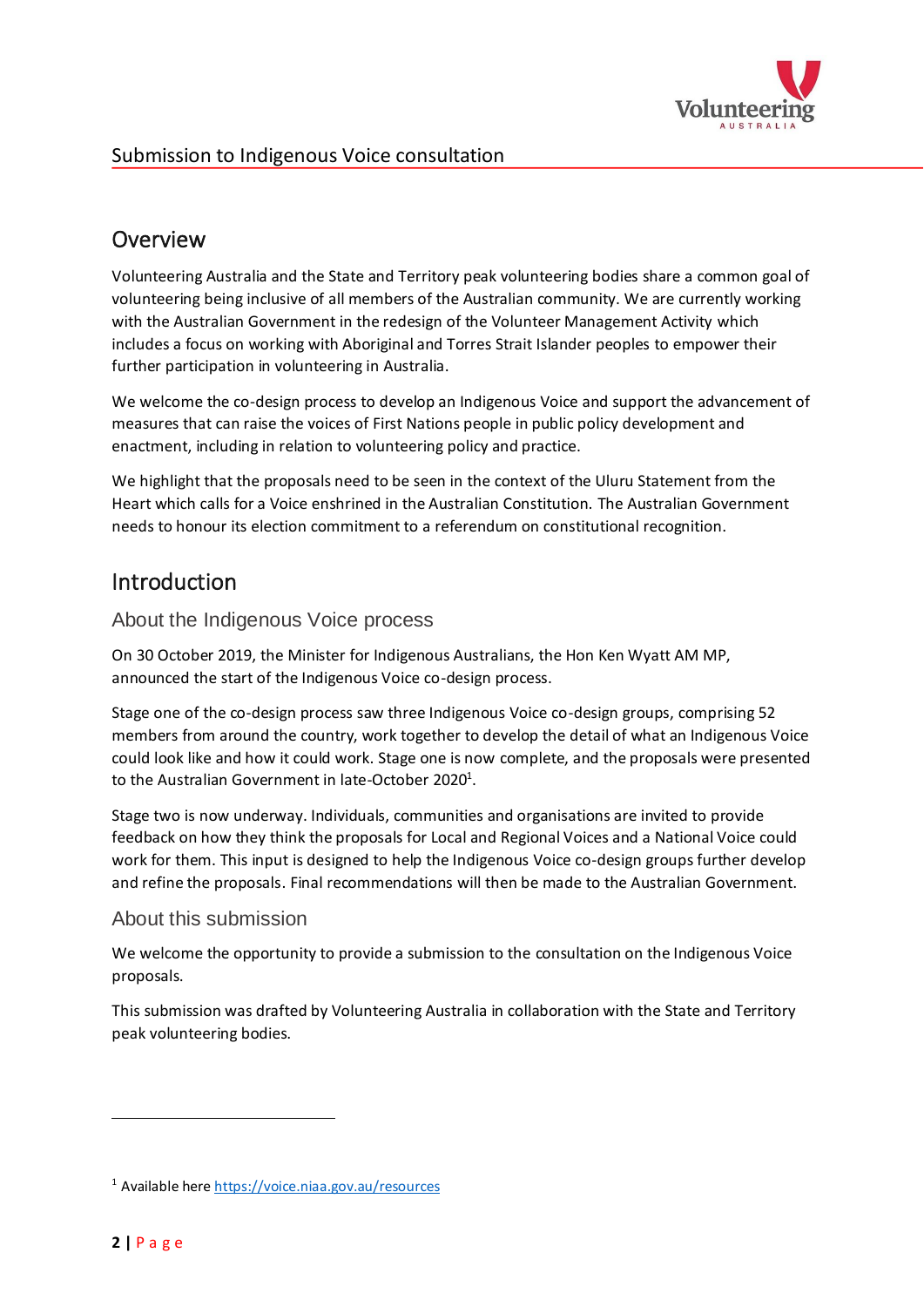

# Our contribution

As National and State and Territory peak volunteering bodies, we share an ambition for volunteering to be inclusive of all members of the Australian community. Being First Nations people, Indigenous Australians are at the very heart of our society.

The proposals for an Indigenous Voice are aimed at providing a way for Indigenous Australians to provide advice and input on matters that are important to improve their lives. This includes an array of public policy concerns of which volunteering policy is one. Volunteering, whether through an organisation or informally in community, can support individual wellbeing and enhance community resilience.

Research<sup>2</sup> has shown that First Nations People can see volunteering differently to non-Indigenous people. Volunteering is often more fluid, local and responsive to community needs, rather than structured, targeted and regular. First Nations People can face structural disadvantages that impact their ability to participate in 'formal volunteering' (volunteering through an organisation) and mainstream volunteering programs are typically not tailored for First Nations People.

Volunteering Australia and the State and Territory peak volunteering bodies are seeking to redress these barriers to volunteering through our policy and advocacy work and through working with volunteer involving organisation to support the adoption of volunteering practices that are culturally aware and safe for Aboriginal and Torres Strait Islander peoples.

In the current redesign of the Volunteer Management Activity<sup>3</sup>, we are working with the Australian Government to build the capacity of volunteer involving organisations to break down barriers for 'priority groups', which includes First Nations People.

We support the advancement of measures that can raise the voices of First Nations people in public policy development and enactment. Overall, we support the co-design process and the proposals that have been developed by the co-design groups. We would like to make the following points:

- The Indigenous Voice proposals need to be seen in the context of the Uluru Statement from the Heart which calls for a Voice enshrined in the Australian Constitution.
- The Australian Government needs to honour its election commitment to a referendum on constitutional recognition once a model for the Voice has been agreed.
- Legislation to enable the Voice would then be passed after a referendum has been held in the next term of Parliament.

<sup>2</sup> [https://www.communitybusinesspartnership.gov.au/wp-](https://www.communitybusinesspartnership.gov.au/wp-content/uploads/2016/09/giving_and_volunteering_in_cald_and_indigenous_communities.pdf)

[content/uploads/2016/09/giving\\_and\\_volunteering\\_in\\_cald\\_and\\_indigenous\\_communities.pdf](https://www.communitybusinesspartnership.gov.au/wp-content/uploads/2016/09/giving_and_volunteering_in_cald_and_indigenous_communities.pdf) <sup>3</sup> [https://www.dss.gov.au/communities-and-vulnerable-people-programs-services-volunteer](https://www.dss.gov.au/communities-and-vulnerable-people-programs-services-volunteer-management/volunteer-management-activity-summary)[management/volunteer-management-activity-summary](https://www.dss.gov.au/communities-and-vulnerable-people-programs-services-volunteer-management/volunteer-management-activity-summary)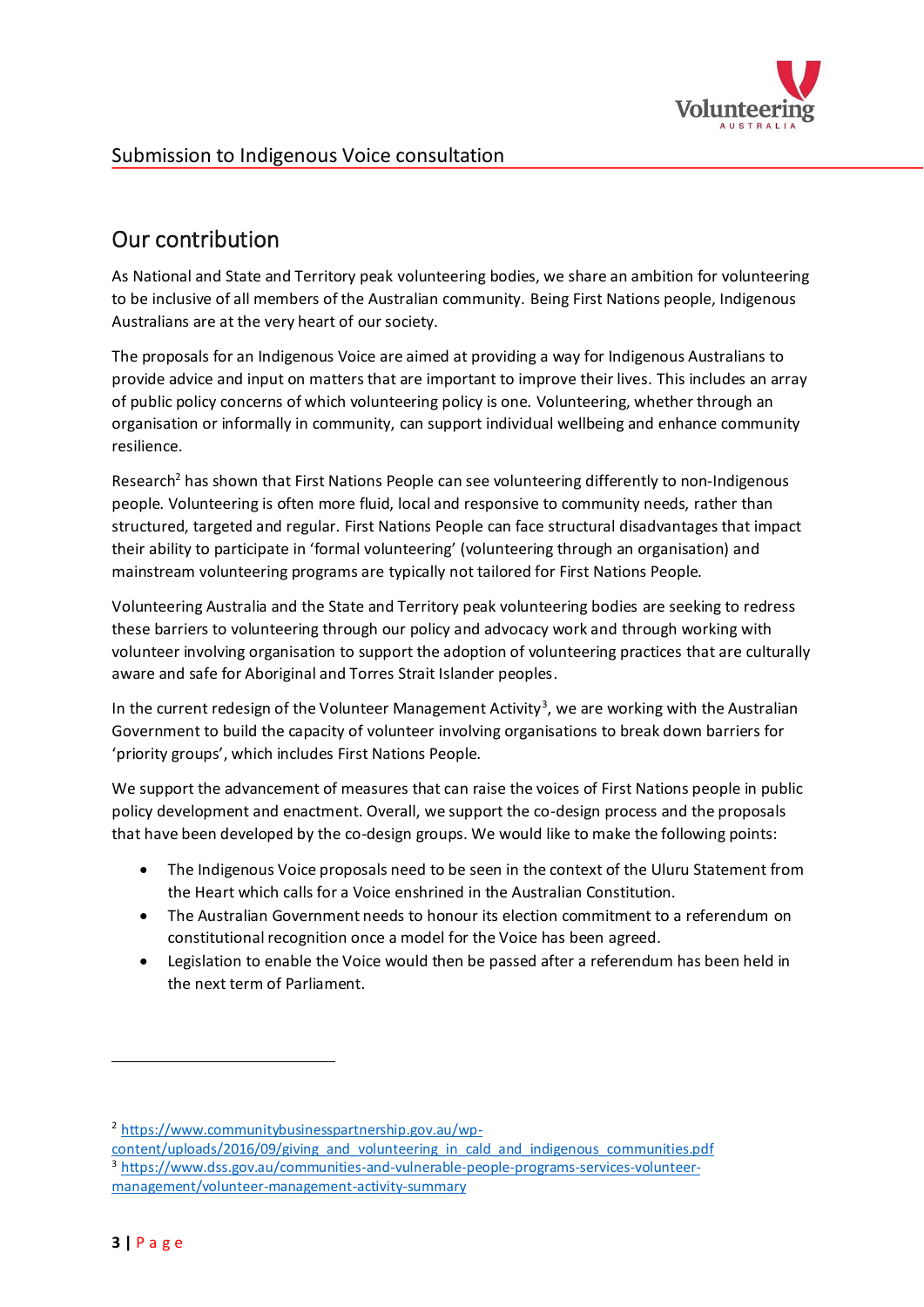

### Submission to Indigenous Voice consultation

### Authorisation

This submission has been authorised by the Chief Executive Officer of Volunteering Australia.

Mr Mark Pearce Chief Executive Officer

## Endorsements

This position statement has been endorsed by the seven State and Territory volunteering peak bodies.



## About Volunteering Australia

Volunteering Australia is the national peak body for volunteering, working to advance volunteering in the Australian community. The seven State and Territory volunteering peak bodies work to advance and promote volunteering in their respective jurisdictions and are Foundation Members of Volunteering Australia.

Volunteering Australia's vision is strong, connected communities through volunteering. Our mission is to lead, strengthen, promote and celebrate volunteering in Australia.